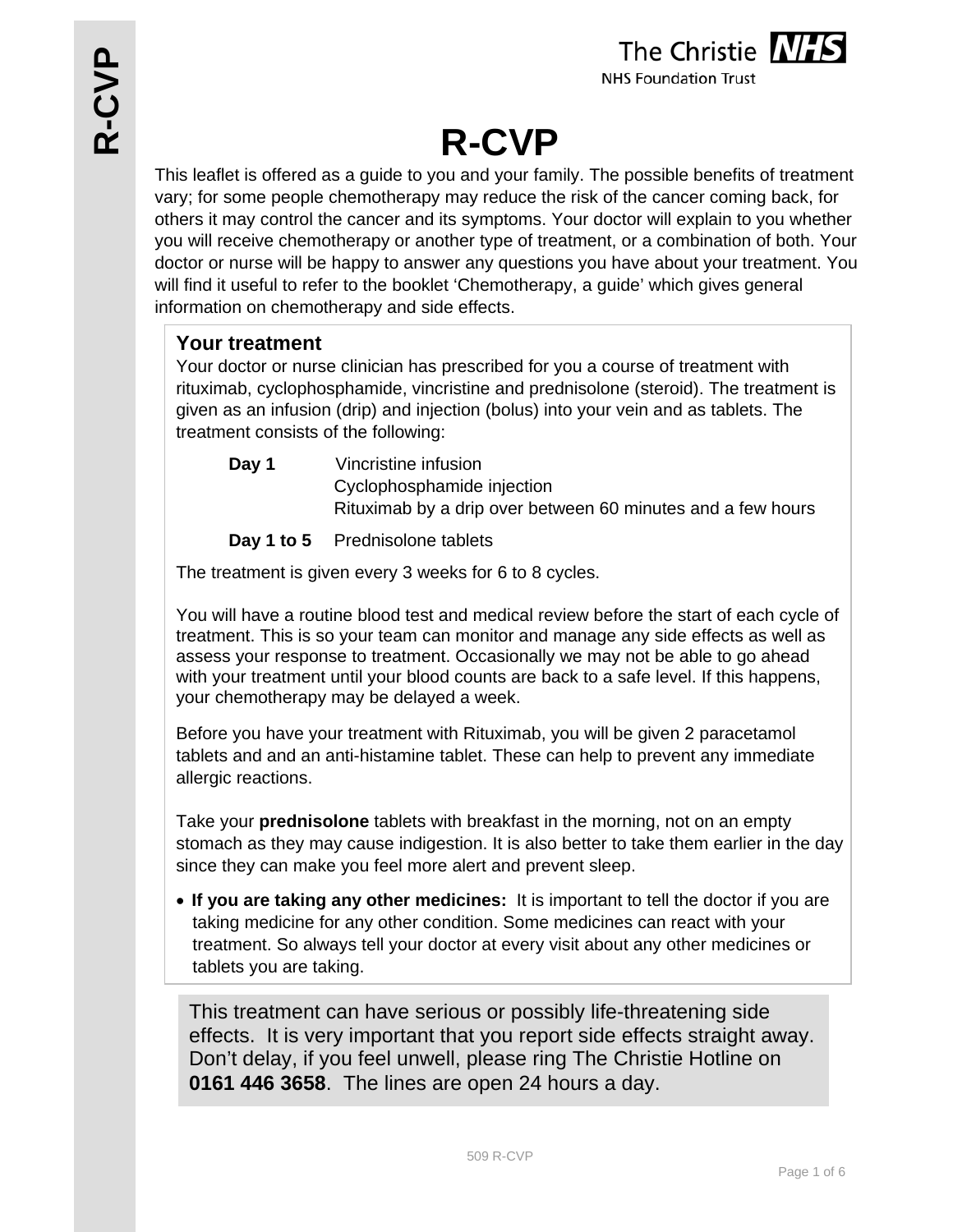# **Possible side effects**

Chemotherapy can cause many different side effects. Some are more likely to occur than others. Everyone is different and not everyone gets all the side effects. Most side effects are usually temporary, but in some rare cases they can be life-threatening. It is important to tell your hospital doctor or nurse about any side effects so they can be monitored and, where possible, treated.

#### **Common side effects (more than 1 in 10)**

#### **Infusion related reactions**

 $\sqrt{N}$  The side effects of Rituximab commonly occur while you are having the infusion including chills, fever and shivering. If you have any of these side effects please tell your nurse straightaway, however, your progress will be monitored regularly. Rarely, you may also develop a skin rash, headache, tumour pain, sore throat, chest pain or sickness. If this happens or you notice any swelling around the eyes and face, feel dizzy or faint, or have any shortness of breath during the chemotherapy. Please tell the nurse or doctor immediately. This may be an allergic reaction and they may need to slow down or stop the drip. You may feel tired and have a headache, these symptoms are related to your treatment and usually go when the infusion has finished. If you do not have any reactions to your first treatment, we may be able to give you subsequent infusions over shorter period of time.

#### **Lethargy**

Some chemotherapy may make you feel tired and lacking in energy. It can be frustrating when you feel unable to cope with routine tasks. If you do feel tired, take rest and get help with household chores. If necessary, take time off work. Gentle exercise such as walking can be beneficial.

#### **Hair thinning**

Some hair loss may occur during treatment. It is advisable to avoid perms, colours, use of hot brushes and vigorous, frequent washing that could increase hair loss. Please remember that this is a temporary side effect and your hair will grow back when your treatment is completed. If you would like an appointment with the wig service, this can be arranged for you by visiting the cancer information centre, or call **0161 446 8100**. Ask the staff for a copy of 'The Wig Fitting Service.' The Maggie's centre runs a head care workshop. Contact Maggie's on **0161 641 4848** or email **manchester@maggiescentres.org** to arrange an appointment.

#### **Skin and nails**

Rituximab can sometimes cause a skin rash. This is usually mild and easily treated. Please tell your doctor on your next visit. Sometimes blisters develop on your skin. Inform your doctor if this occurs. Sometimes as a result of the chemotherapy, your skin may appear darker in colour or lightly tanned, especially around the joints. This is known as hyperpigmentation. Asian and African-Caribbean people may develop noticeable light patches on their skin. Your nails may also discolour or become brittle during treatment. The skin and nails will usually return to normal when treatment is finished.

#### **Constipation**

Vincristine and some anti-sickness tablets can cause constipation. Try to drink plenty of fluids and eat foods high in fibre. Report this to your hospital doctor who may prescribe a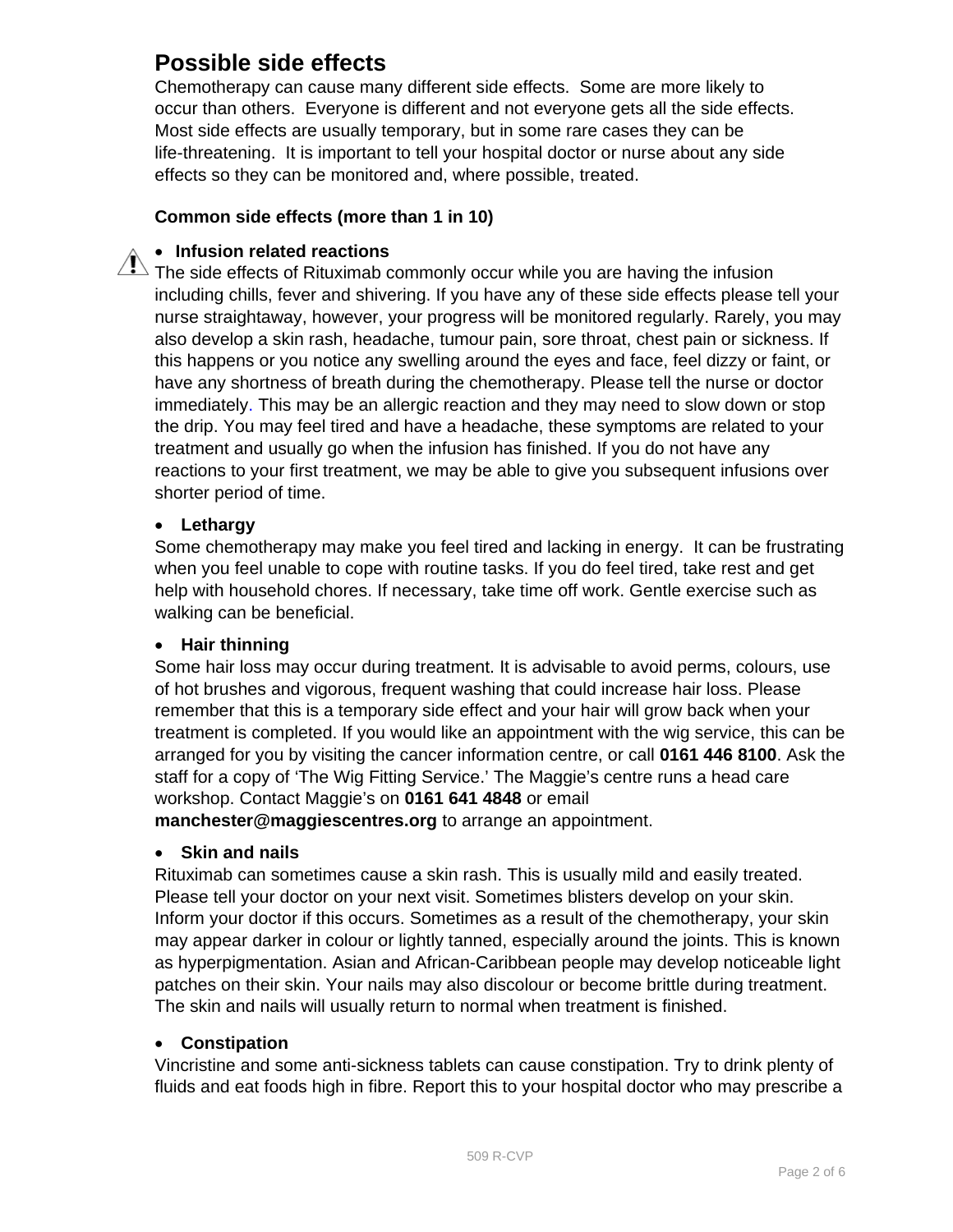suitable laxative. Ask the staff for a copy of 'Eating: Help Yourself' which has useful ideas about diet when you are having treatment.

#### **Uncommon side effects (less than 1 in 10)**

#### **Increased risk of serious infection**

You are vulnerable to infection while you are having chemotherapy as this treatment can cause low white blood cells and/or low antibody levels. Minor infections can become lifethreatening in a matter of hours if left untreated. Symptoms of infection include fever, shivering, sweats, sore throat, diarrhoea, discomfort when you pass urine, cough or breathlessness. We recommend that you use a digital thermometer so you can check your temperature. You can buy one from your local pharmacy.

#### **If you feel unwell, you have symptoms of an infection or your temperature is 37.5ºC or above, or below 36ºC contact The Christie Hotline straight away**.

#### **Anaemia (low number of red blood cells)**

While having this treatment you may become anaemic. This may make you feel tired and breathless. Let your doctor or nurse know if these symptoms are a problem. You may need a blood transfusion.

#### **Bruising or bleeding**

This treatment can reduce the production of platelets which help the blood clot. Let your doctor know if you have any unexplained bruising or bleeding, such as nosebleeds, bloodspots or rashes on the skin, and bleeding gums. You may need a platelet transfusion.

#### **Nausea and vomiting (sickness)**

The severity of this varies from person to person. Anti-sickness medication may be given along with your chemotherapy to prevent this. You will also be given anti-sickness tablets to take at home. If you continue to feel or be sick, contact your GP or The Christie, because your anti-sickness medication may need to be changed or increased.

#### **Irritation of the bladder**

Cyclophosphamide may cause a burning sensation or irritation on passing urine because the medicine irritates the bladder wall. When you have cyclophosphamide, try to drink plenty of fluids throughout the day and for 72 hours afterwards. Also, try to pass urine as soon as the urge is felt. Tell your doctor or nurse as soon as possible if you have this side effect.

#### **Mood changes**

Prednisolone tablets can affect your mood. This may result in mood swings and irritability. You may also have difficulty in sleeping. You may feel very energetic and have a good appetite when you take the tablets, and then lethargic and low in mood when you stop. If you experience this side effect and find it hard to tolerate you should discuss it with your doctor.

#### **Blood sugar**

Prednisolone may cause your blood sugar to rise. If you are diabetic then you may need to increase the dose of any diabetic medication you take (insulin or tablets). You should discuss this with your doctor before starting the chemotherapy. Prednisolone can also induce diabetes in people not known to have this disease. This is normally reversible although you may need to take some diabetic medication while you are having chemotherapy.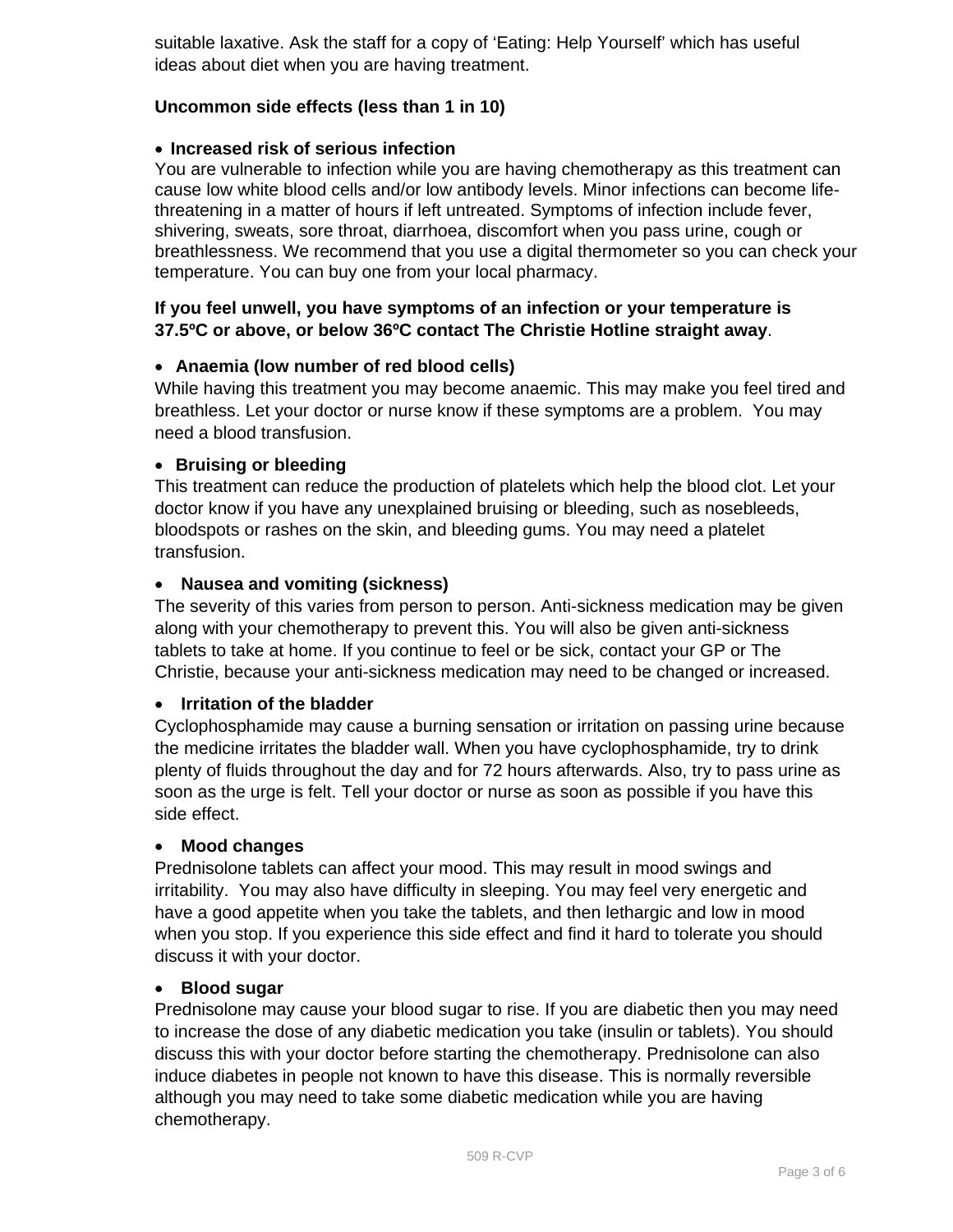#### **Tingling & numbness in the fingers or toes/muscle weakness**

This is common but is usually only mild and temporary. It can sometimes last for some time or become permanent. Sometimes you may also have difficulty controlling the muscles in your arms and legs or your balance. Please report these symptoms to your doctor on your next hospital visit.

#### **Sore mouth**

Your mouth may become sore or dry, or you may notice small mouth ulcers during this treatment. Drinking plenty of fluids and cleaning your teeth regularly and gently with a soft toothbrush can help to reduce the risk of this happening. We can prescribe a mouthwash for you to use during treatment. You can dilute this with water if your mouth is sore. Ask your doctor or nurse for further advice. There is also general mouth care information in the chemotherapy booklet. If you continue to have a sore mouth, please contact The Christie Hotline.

#### **Rare side effects (less than 1 in 100)**

 **Extravasation** is when chemotherapy leaks outside the vein. If you develop redness, soreness or pain at the injection site **at any time** please let us know straight away.

#### **Serious and potentially life threatening side effects**

In a small proportion of patients chemotherapy can result in very severe side effects which may rarely result in death. The team caring for you will discuss the risk of these side effects with you.

# **Sex, contraception & fertility**

**Protecting your partner and contraception:** We recommend that you or your partner use a condom during sexual intercourse while you are having the course of chemotherapy. Chemotherapy is dangerous to unborn babies and this will also protect you and your partner from any chemotherapy drugs that may be present in semen and in the vagina. If you suspect that you may be pregnant please tell your doctor immediately.

**Fertility:** This chemotherapy may affect your ability to have children. Your doctor or nurse should have discussed this with you. If not, please ask them before you start treatment.

## **Late side effects**

Some side effects may become evident only after a number of years. In reaching any decision with you about treatment, the potential benefit you receive from treatment will be weighed against the risks of serious long term side effects to the heart, lungs, kidneys and bone marrow. If any of these problems specifically applies to you, the doctor will discuss these with you and note this on your consent form.

With some drugs such as cyclophosphamide there is also a small but definite risk of developing another cancer.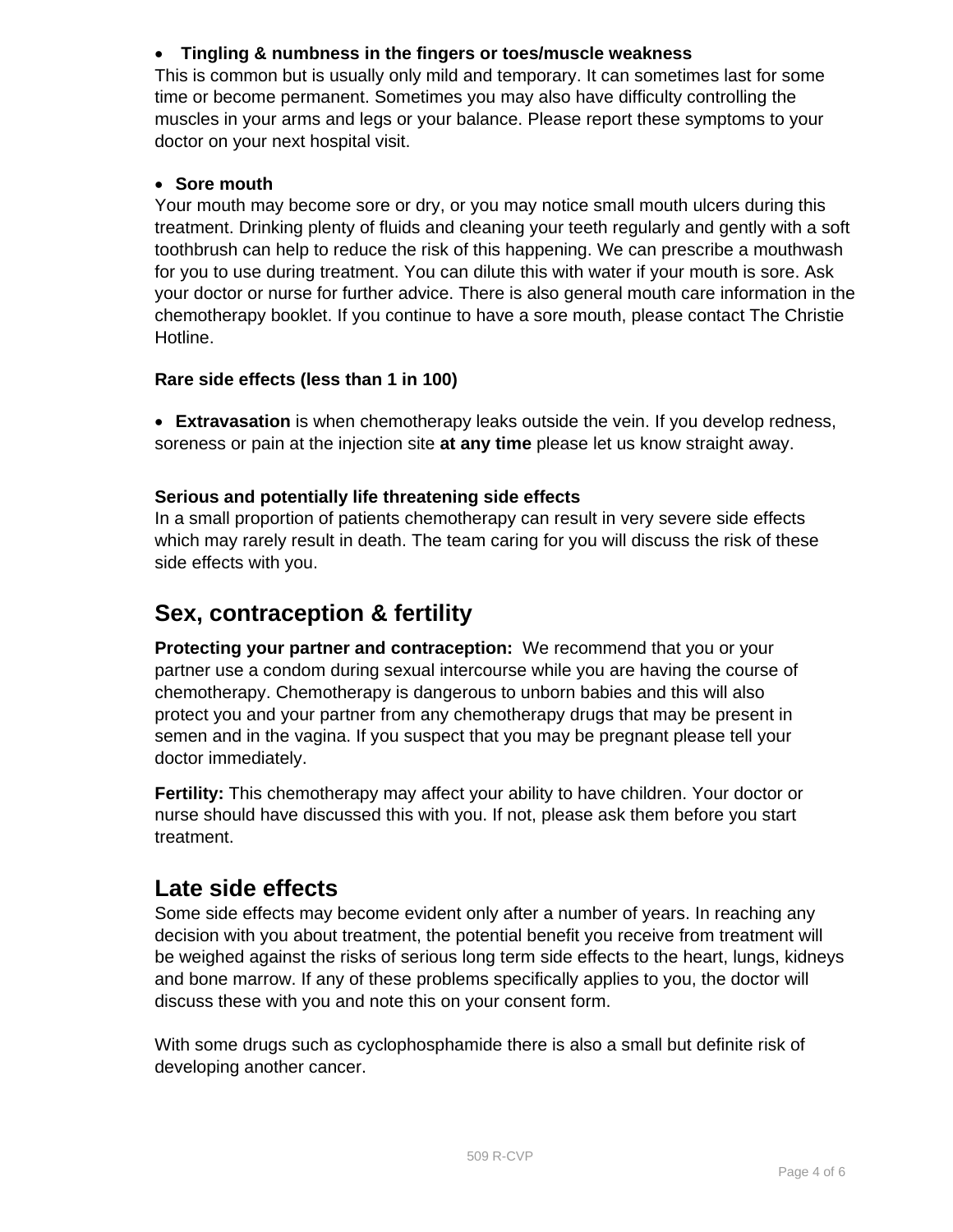## **Contacts**

If you have any general questions or concerns about your treatment, please ring the area where you are having treatment:

| • Haematology day unit                |                                                                                   | 0161 446 3924                                                                                                                  |
|---------------------------------------|-----------------------------------------------------------------------------------|--------------------------------------------------------------------------------------------------------------------------------|
| • Lymphoma clinical nurse specialists |                                                                                   | 0161 446 8573                                                                                                                  |
| • Lymphoma secretaries                | 0161 446 3753<br>0161 446 3360<br>0161 446 3956<br>0161 446 3302<br>0161 446 3869 | Professor Radford/Dr Linton<br>Professor Illidge<br>Dr Smith<br>0161 446 3332 Professor Cowan<br>Dr Harris/Dr Chan<br>Dr Bloor |
| • Palatine Treatment Ward             | 0161 446 3960/3961                                                                |                                                                                                                                |
| • General enquiries                   | 0161 446 3000                                                                     |                                                                                                                                |
|                                       |                                                                                   |                                                                                                                                |
|                                       |                                                                                   |                                                                                                                                |
|                                       |                                                                                   |                                                                                                                                |